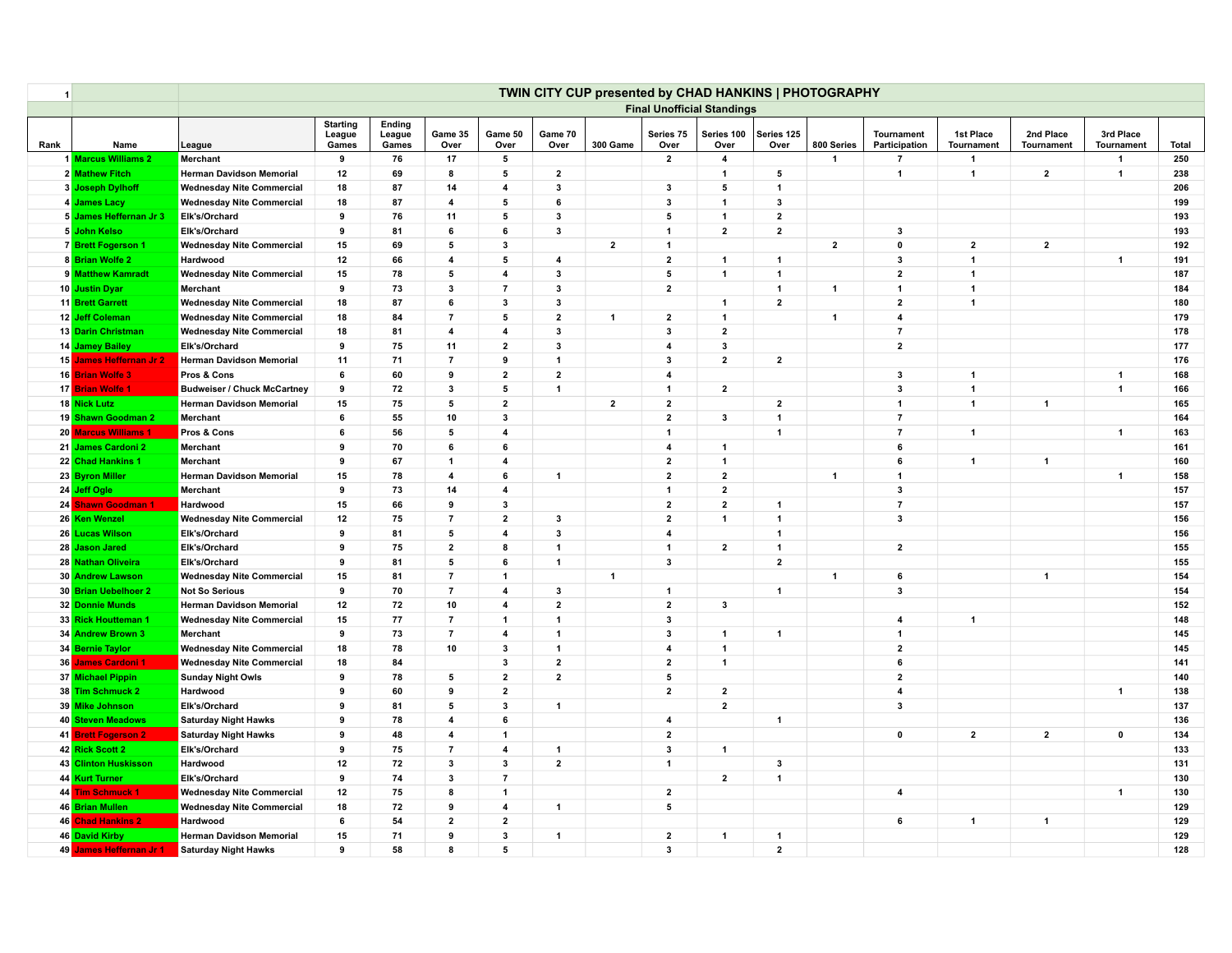| $\overline{\mathbf{1}}$ |                         |                                    |                                    |                           |                         |                         |                         | TWIN CITY CUP presented by CHAD HANKINS   PHOTOGRAPHY |                         |                                   |                      |                |                                    |                                |                         |                         |       |
|-------------------------|-------------------------|------------------------------------|------------------------------------|---------------------------|-------------------------|-------------------------|-------------------------|-------------------------------------------------------|-------------------------|-----------------------------------|----------------------|----------------|------------------------------------|--------------------------------|-------------------------|-------------------------|-------|
|                         |                         |                                    |                                    |                           |                         |                         |                         |                                                       |                         | <b>Final Unofficial Standings</b> |                      |                |                                    |                                |                         |                         |       |
| Rank                    | Name                    | League                             | <b>Starting</b><br>League<br>Games | Ending<br>League<br>Games | Game 35<br>Over         | Game 50<br>Over         | Game 70<br>Over         | 300 Game                                              | Series 75<br>Over       | Series 100<br>Over                | Series 125<br>Over   | 800 Series     | <b>Tournament</b><br>Participation | 1st Place<br><b>Tournament</b> | 2nd Place<br>Tournament | 3rd Place<br>Tournament | Total |
|                         | 49 Joe Alvarado 1       | Merchant                           | 9                                  | 76                        | $\overline{\mathbf{4}}$ | $\overline{4}$          |                         |                                                       | $\mathbf{1}$            | $\overline{1}$                    | $\blacktriangleleft$ |                | $\mathbf{2}$                       |                                |                         |                         | 128   |
|                         | 51 Brian Uebelhoer 1    | Hardwood                           | 12                                 | 62                        | $\mathbf{3}$            | 5                       |                         |                                                       | $\overline{4}$          | $\overline{2}$                    |                      |                | $\mathbf{3}$                       |                                |                         |                         | 127   |
|                         | 51 Robbie Blan          | Elk's/Orchard                      | 9                                  | 72                        | 8                       | $\overline{2}$          | $\mathbf{1}$            |                                                       | $\mathbf{1}$            |                                   | $\overline{2}$       |                |                                    |                                |                         |                         | 127   |
|                         | 53 Brody Finney 1       | <b>Wednesday Nite Commercial</b>   | 18                                 | 84                        | $\overline{7}$          | 5                       |                         |                                                       | $\overline{2}$          | $\mathbf{1}$                      |                      |                |                                    |                                |                         |                         | 126   |
|                         | 53 Dale Shipley 2       | <b>Sunday Night Owls</b>           | 9                                  | 77                        | 8                       | $\mathbf{2}$            | $\overline{1}$          |                                                       | $\overline{4}$          |                                   |                      |                |                                    |                                |                         |                         | 126   |
|                         | 53 Isaiah Clayborn      | Hardwood                           | 6                                  | 63                        | $\overline{7}$          | $\mathbf{3}$            | $\mathbf{1}$            |                                                       | $\overline{\mathbf{4}}$ |                                   | $\mathbf{1}$         |                |                                    |                                |                         |                         | 126   |
|                         | 53 Richard Covington 1  | <b>Herman Davidson Memorial</b>    | 15                                 | 57                        | 3                       | $\overline{\mathbf{1}}$ |                         |                                                       | $\mathbf{1}$            | $\mathbf{1}$                      |                      |                | $\overline{\mathbf{3}}$            | $\mathbf{1}$                   | $\overline{1}$          | $\overline{1}$          | 126   |
|                         | 57 Brad Siuts           | <b>Saturday Night Hawks</b>        | 9                                  | 69                        | $\overline{\mathbf{4}}$ | 5                       | $\mathbf{1}$            |                                                       | 5                       |                                   |                      |                |                                    |                                |                         |                         | 125   |
|                         | 57 Scott Buchholz 1     | <b>Herman Davidson Memorial</b>    | 12                                 | 51                        | $\overline{7}$          | $\overline{\mathbf{3}}$ | $\mathbf{1}$            |                                                       | 3                       | $\overline{1}$                    | $\mathbf{1}$         |                | $\mathbf 0$                        |                                | $\mathbf{1}$            |                         | 125   |
|                         | 59 Jennifer McMillan    | <b>Wednesday Nite Commercial</b>   | 15                                 | 81                        | 4                       | $\mathbf{3}$            | $\mathbf{1}$            |                                                       | $\overline{2}$          | $\mathbf{1}$                      | $\overline{1}$       |                |                                    |                                |                         |                         | 124   |
|                         | 59 Jonathan Demblon     | Elk's/Orchard                      | 9                                  | 81                        | $\overline{\mathbf{4}}$ | 5                       |                         | $\mathbf{1}$                                          | $\overline{2}$          |                                   |                      |                |                                    |                                |                         |                         | 124   |
|                         | 61 Irshell Rife 2       | <b>Not So Serious</b>              | 9                                  | 80                        | 11                      | $\mathbf{1}$            |                         |                                                       | $\mathbf{2}$            | $\mathbf{1}$                      |                      |                |                                    |                                |                         |                         | 123   |
|                         | 61 Robert Jeffers       | <b>Herman Davidson Memorial</b>    | 15                                 | 75                        | $\overline{\mathbf{4}}$ | $\overline{2}$          | $\overline{2}$          |                                                       | $\overline{1}$          | $\overline{2}$                    | $\mathbf{1}$         |                |                                    |                                |                         |                         | 123   |
|                         | 63 David Bolt           | Merchant                           | 9                                  | 73                        | 5                       | $\overline{4}$          | $\mathbf{1}$            |                                                       | $\overline{2}$          | $\overline{1}$                    |                      |                |                                    |                                |                         |                         | 121   |
|                         | 63 Heath Carr           | <b>Wednesday Nite Commercial</b>   | 12                                 | 72                        | 6                       | 3                       | $\overline{1}$          |                                                       | $\mathbf{2}$            | $\overline{2}$                    |                      |                |                                    |                                |                         |                         | 121   |
|                         | 63 John Rothermel       | <b>Herman Davidson Memorial</b>    | 9                                  | 69                        | 11                      | $\mathbf{2}$            |                         |                                                       | 3                       | $\overline{1}$                    |                      |                |                                    |                                |                         |                         | 121   |
|                         | 66 Rick Houtteman 2     | <b>Saturday Night Hawks</b>        | 9                                  | 60                        | $\mathbf{3}$            | $\overline{2}$          |                         |                                                       | $\mathbf{1}$            | $\mathbf{1}$                      |                      |                | $\overline{\mathbf{4}}$            | $\mathbf{1}$                   |                         |                         | 120   |
|                         | 66 Robert Merritt 1     | Pros & Cons                        | 6                                  | 69                        | $\overline{\mathbf{4}}$ | 5                       | $\mathbf{1}$            |                                                       | 3                       |                                   |                      |                |                                    |                                |                         |                         | 120   |
|                         | 68 Andrew Eisenmenger   | <b>Wednesday Nite Commercial</b>   | 17                                 | 84                        | 4                       | $\overline{2}$          | $\overline{2}$          |                                                       | $\mathbf{2}$            | $\overline{1}$                    |                      |                |                                    |                                |                         |                         | 119   |
|                         | 69 Michael Barnes       | <b>Saturday Night Hawks</b>        | 9                                  | 78                        | 5                       | 3                       |                         |                                                       | $\mathbf{3}$            | $\mathbf{1}$                      |                      |                |                                    |                                |                         |                         | 117   |
|                         | 70 Mike Hirschi         | <b>Wednesday Nite Commercial</b>   | 15                                 | 72                        | 5                       | $\mathbf{1}$            | $\mathbf{1}$            |                                                       | 3                       |                                   | $\mathbf{1}$         |                | $\overline{2}$                     |                                |                         |                         | 116   |
|                         | 71 Andrew Brown 2       | Thunderbird                        | 9                                  | 75                        | 6                       | $\overline{4}$          |                         |                                                       |                         | $\mathbf{1}$                      |                      |                | $\overline{1}$                     |                                |                         |                         | 115   |
|                         | <b>71 Anthony Mills</b> | Merchant                           | 9                                  | 69                        | 4                       | $\mathbf{1}$            | $\mathbf{2}$            |                                                       | $\mathbf{1}$            |                                   | $\overline{2}$       |                |                                    |                                |                         |                         | 115   |
|                         | 73 David Haas           | <b>Wednesday Nite Commercial</b>   | 12                                 | 63                        | $\overline{2}$          | 5                       | $\mathbf{2}$            |                                                       | $\mathbf{1}$            | $\overline{2}$                    |                      |                |                                    |                                |                         |                         | 114   |
|                         | 74 Joshua Southard 1    | <b>Saturday Night Hawks</b>        | 9                                  | 69                        | 5                       | $\overline{4}$          |                         |                                                       |                         |                                   | $\overline{2}$       |                |                                    |                                |                         |                         | 113   |
|                         | 75 Corey Kistner        | Hardwood                           | 9                                  | 66                        | $\mathbf{2}$            | 5                       |                         |                                                       | $\mathbf{1}$            |                                   |                      | $\overline{1}$ | $\overline{\mathbf{2}}$            |                                |                         |                         | 112   |
|                         | 75 Jeff Oehmke          | Elk's/Orchard                      | 9                                  | 75                        | $\overline{\mathbf{3}}$ | 5                       |                         |                                                       | 3                       |                                   |                      |                |                                    |                                |                         |                         | 112   |
|                         | 75 Mike Runyon 2        | Merchant                           | 9                                  | 67                        | $\overline{7}$          | 3                       |                         |                                                       | $\overline{2}$          |                                   |                      |                | $\overline{2}$                     |                                |                         |                         | 112   |
|                         | 75 Richard Covington 2  | <b>Budweiser / Chuck McCartney</b> | 9                                  | 45                        | $\overline{\mathbf{4}}$ |                         |                         |                                                       | $\mathbf{1}$            |                                   |                      |                | 3                                  | $\mathbf{1}$                   | $\overline{1}$          | $\overline{1}$          | 112   |
|                         | 79 Chris Ebisuya        | Merchant                           | 9                                  | 62                        | $\mathbf{3}$            | $\mathbf{3}$            |                         |                                                       | $\mathbf{3}$            | $\overline{1}$                    |                      |                | $\mathbf{3}$                       |                                |                         |                         | 110   |
|                         | 80 Dylan Swank          | Elk's/Orchard                      | 9                                  | 72                        | $\overline{\mathbf{4}}$ | 3                       |                         |                                                       | $\overline{2}$          | $\overline{1}$                    |                      |                | $\overline{1}$                     |                                |                         |                         | 109   |
|                         | 80 Ed Nykaza            | Elk's/Orchard                      | 9                                  | 69                        | 3                       | 6                       |                         |                                                       | $\mathbf{1}$            | $\overline{1}$                    |                      |                |                                    |                                |                         |                         | 109   |
|                         | 82 Brad Helms 1         | <b>Herman Davidson Memorial</b>    | 15                                 | 66                        | $\mathbf{2}$            | 6                       |                         |                                                       | $\overline{1}$          | $\overline{1}$                    |                      |                | $\overline{2}$                     |                                |                         |                         | 107   |
|                         | 82 Jacob Smith          | Hardwood                           | 12                                 | 72                        | 4                       | 5                       |                         |                                                       | $\overline{1}$          | $\mathbf{1}$                      |                      |                |                                    |                                |                         |                         | 107   |
|                         | 82 Scott Buchholz 2     | <b>Saturday Night Hawks</b>        | 9                                  | 60                        | 5                       | $\overline{2}$          | $\mathbf{1}$            |                                                       | $\overline{2}$          |                                   |                      |                | $\mathbf 0$                        |                                | $\mathbf{1}$            |                         | 107   |
|                         | 85 Rick. Mullen         | <b>Wednesday Nite Commercial</b>   | 21                                 | 84                        | $\overline{2}$          | 4                       |                         |                                                       | $\mathbf{2}$            |                                   | $\mathbf{1}$         |                |                                    |                                |                         |                         | 106   |
|                         | 85 Stan Sipp 1          | <b>Arrowhead Sages</b>             | 9                                  | 81                        | $\mathbf{1}$            | $\overline{\mathbf{2}}$ | $\mathbf{1}$            |                                                       | $\overline{\mathbf{2}}$ |                                   |                      |                | $\overline{1}$                     |                                |                         |                         | 106   |
|                         | 85 Thomas Hall          | Hardwood                           | 12                                 | 69                        | 6                       | $\mathbf{3}$            | $\overline{\mathbf{1}}$ |                                                       | $\mathbf{2}$            |                                   |                      |                |                                    |                                |                         |                         | 106   |
|                         | 88 Chris Deremiah       | Hardwood                           | 9                                  | 51                        | $\mathbf{2}$            | $\mathbf{3}$            | $\mathbf{3}$            |                                                       |                         |                                   | $\overline{2}$       |                |                                    |                                |                         |                         | 105   |
|                         | 88 Chris Grantham       | Merchant                           | 9                                  | 64                        | 5                       | $\overline{4}$          |                         | $\mathbf{1}$                                          | $\overline{2}$          |                                   |                      |                |                                    |                                |                         |                         | 105   |
|                         | 88 Garrett Runyon       | Hardwood                           | 12                                 | 60                        | $\overline{4}$          | $\overline{\mathbf{4}}$ |                         |                                                       | $\overline{\mathbf{4}}$ |                                   | $\mathbf{1}$         |                |                                    |                                |                         |                         | 105   |
|                         | 88 Zach Lovejoy         | Hardwood                           | 9                                  | 72                        | 6                       | $\mathbf{2}$            | $\overline{1}$          |                                                       |                         | $\blacktriangleleft$              |                      |                |                                    |                                |                         |                         | 105   |
|                         | 92 Zach Trimble         | <b>Wednesday Nite Commercial</b>   | 18                                 | 84                        | $\overline{\mathbf{4}}$ | $\mathbf{2}$            | $\mathbf{1}$            |                                                       | $\mathbf{2}$            |                                   |                      |                |                                    |                                |                         |                         | 104   |
|                         | 93 Carl Gardner         | <b>Arrowhead Sages</b>             | 9                                  | 81                        | 6                       | $\mathbf{1}$            |                         |                                                       | $\overline{2}$          |                                   |                      |                |                                    |                                |                         |                         | 103   |
|                         | 93 Jacob Kraft          | <b>Herman Davidson Memorial</b>    | 15                                 | 72                        | 5                       | $\overline{2}$          | $\mathbf{1}$            |                                                       | $\mathbf{1}$            |                                   | $\mathbf{1}$         |                |                                    |                                |                         |                         | 103   |
|                         | 93 James Evans 2        | <b>Saturday Night Hawks</b>        | 9                                  | 72                        | 5                       | $\mathbf{2}$            |                         |                                                       |                         | $\blacktriangleleft$              | $\overline{1}$       |                |                                    |                                |                         |                         | 103   |
|                         | 93 Mike Runyon 1        | Hardwood                           | 12                                 | 69                        | $\mathbf{3}$            | $\overline{2}$          | $\mathbf{1}$            |                                                       |                         |                                   | $\mathbf{1}$         |                | $\overline{\mathbf{2}}$            |                                |                         |                         | 103   |
|                         | 97 Irshell Rife 1       | Hardwood                           | 12                                 | 75                        | $\overline{4}$          | 3                       |                         |                                                       |                         | $\overline{2}$                    |                      |                |                                    |                                |                         |                         | 102   |
|                         | 97 Joe Alvarado 2       | <b>Wednesday Nite Commercial</b>   | 18                                 | 87                        | 6                       | $\overline{\mathbf{1}}$ |                         |                                                       |                         |                                   |                      |                | $\overline{2}$                     |                                |                         |                         | 102   |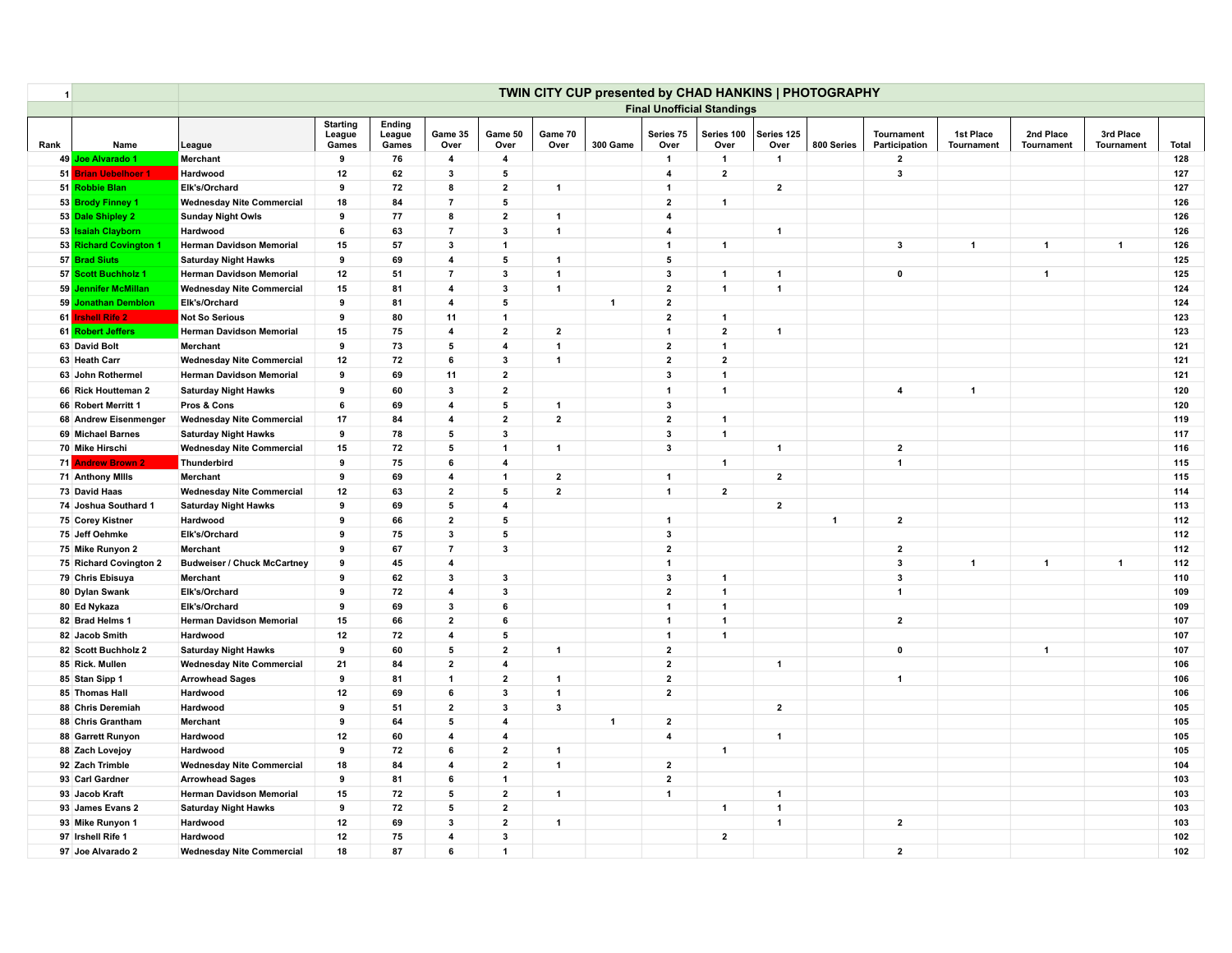| $\mathbf{1}$ |                                       |                                   |                                    |                           |                         |                         |                         | TWIN CITY CUP presented by CHAD HANKINS   PHOTOGRAPHY |                         |                      |                      |            |                                    |                         |                         |                         |              |
|--------------|---------------------------------------|-----------------------------------|------------------------------------|---------------------------|-------------------------|-------------------------|-------------------------|-------------------------------------------------------|-------------------------|----------------------|----------------------|------------|------------------------------------|-------------------------|-------------------------|-------------------------|--------------|
|              |                                       | <b>Final Unofficial Standings</b> |                                    |                           |                         |                         |                         |                                                       |                         |                      |                      |            |                                    |                         |                         |                         |              |
| Rank         | Name                                  | League                            | <b>Starting</b><br>League<br>Games | Ending<br>League<br>Games | Game 35<br>Over         | Game 50<br>Over         | Game 70<br>Over         | 300 Game                                              | Series 75<br>Over       | Series 100<br>Over   | Series 125<br>Over   | 800 Series | <b>Tournament</b><br>Participation | 1st Place<br>Tournament | 2nd Place<br>Tournament | 3rd Place<br>Tournament | <b>Total</b> |
|              | 97 Paul Mills 2                       | Merchant                          | 9                                  | 76                        | 3                       | $\overline{2}$          | $\overline{1}$          |                                                       | $\overline{2}$          |                      |                      |            |                                    |                         |                         |                         | 102          |
|              | 97 Tim Fogerson                       | Elk's/Orchard                     | 9                                  | 81                        | $\mathbf{2}$            | $\mathbf{2}$            |                         |                                                       | $\overline{1}$          |                      |                      |            | $\overline{\mathbf{2}}$            |                         |                         |                         | 102          |
|              | 101 Brad Meredith                     | Elk's/Orchard                     | 9                                  | 82                        | 8                       |                         |                         |                                                       | $\mathbf{1}$            |                      |                      |            |                                    |                         |                         |                         | 101          |
|              | 101 Justin Christman                  | <b>Wednesday Nite Commercial</b>  | 18                                 | 86                        | 3                       | $\mathbf{1}$            |                         |                                                       | $\mathbf{1}$            |                      |                      |            | $\mathbf{3}$                       |                         |                         |                         | 101          |
|              | 103 Bob Williamson 2                  | Hardwood                          | 12                                 | 69                        | 6                       | $\mathbf{1}$            | $\overline{1}$          |                                                       | 3                       |                      |                      |            |                                    |                         |                         |                         | 100          |
|              | 104 Andrew Brown 1                    | Herman Davidson Memorial          | 12                                 | 69                        | 3                       | $\mathbf{3}$            |                         |                                                       | $\mathbf{1}$            |                      | $\mathbf{1}$         |            | $\mathbf{1}$                       |                         |                         |                         | 99           |
|              | 104 Jack Woodworth                    | Elk's/Orchard                     | 9                                  | 69                        | 5                       | $\mathbf{2}$            | 1                       |                                                       |                         | $\mathbf{1}$         |                      |            |                                    |                         |                         |                         | 99           |
|              | 104 Jason Emrick                      | Merchant                          | 9                                  | 67                        | 3                       | $\overline{2}$          | $\overline{1}$          |                                                       | $\mathbf{1}$            |                      |                      |            | $\overline{2}$                     |                         |                         |                         | 99           |
|              | 104 Nathan Palmisano                  | <b>Herman Davidson Memorial</b>   | 12                                 | 69                        | $\overline{2}$          | 4                       |                         |                                                       | $\overline{\mathbf{4}}$ |                      |                      |            |                                    |                         |                         |                         | 99           |
|              | 108 Fernando Perez                    | Elk's/Orchard                     | 9                                  | 81                        | $\overline{4}$          | $\overline{2}$          |                         |                                                       | $\overline{1}$          |                      |                      |            |                                    |                         |                         |                         | 98           |
|              | 108 Paul Mills 1                      | Hardwood                          | 12                                 | 69                        | 5                       | $\overline{2}$          |                         |                                                       | $\mathbf{1}$            | $\mathbf{2}$         |                      |            |                                    |                         |                         |                         | 98           |
|              | 108 Robert Merritt 3                  | <b>Not So Serious</b>             | 6                                  | 69                        | 5                       | $\overline{2}$          |                         |                                                       | $\mathbf{1}$            | $\overline{1}$       |                      |            |                                    |                         |                         |                         | 98           |
|              | 111 Kerry Hogan                       | Hardwood                          | 9                                  | 56                        | $\mathbf{3}$            | $\overline{\mathbf{4}}$ | $\overline{\mathbf{1}}$ |                                                       | $\mathbf{1}$            |                      | $\blacktriangleleft$ |            |                                    |                         |                         |                         | 97           |
|              | 111 Rick Scott 1                      | <b>Herman Davidson Memorial</b>   | 15                                 | 66                        | 6                       |                         | $\overline{1}$          |                                                       | $\overline{2}$          | $\overline{2}$       |                      |            |                                    |                         |                         |                         | 97           |
|              | 113 Denise Perry 2                    | <b>Senior Citizens</b>            | 18                                 | 72                        | 4                       | $\mathbf{1}$            |                         |                                                       | $\mathbf 1$             | $\blacktriangleleft$ |                      |            | $\mathbf{3}$                       |                         |                         |                         | 96           |
|              | 113 James Evans 1                     | <b>Herman Davidson Memorial</b>   | 15                                 | 75                        | $\mathbf{1}$            | 5                       |                         |                                                       | $\overline{2}$          |                      |                      |            |                                    |                         |                         |                         | 96           |
|              | 115 Brad Stephens                     | Merchant                          | 9                                  | 73                        | $\mathbf{3}$            | $\overline{2}$          |                         |                                                       | $\mathbf{3}$            |                      |                      |            |                                    |                         |                         |                         | 95           |
|              | 115 David Winchester                  | Hardwood                          | 6                                  | 60                        | 3                       | $\mathbf{1}$            |                         | $\overline{1}$                                        |                         |                      |                      |            | $\overline{4}$                     |                         |                         |                         | 95           |
|              | 115 Denise Perry 1                    | <b>Arrowhead Sages</b>            | 9                                  | 80                        | 3                       |                         |                         |                                                       |                         |                      |                      |            | $\mathbf{3}$                       |                         |                         |                         | 95           |
|              | 118 Ashley Reinhart                   | Elk's/Orchard                     | 9                                  | 78                        | $\mathbf{2}$            | $\mathbf{1}$            |                         |                                                       | $\mathbf{1}$            |                      |                      |            | $\mathbf{2}$                       |                         |                         |                         | 94           |
|              | 118 Jeff Myers                        | Elk's/Orchard                     | 9                                  | 81                        | 4                       |                         |                         |                                                       | $\mathbf{1}$            | $\blacktriangleleft$ |                      |            |                                    |                         |                         |                         | 94           |
|              | 118 Jordan Fellers                    | Elk's/Orchard                     | 9                                  | 66                        | $\overline{4}$          | $\mathbf{1}$            | $\overline{1}$          |                                                       |                         | $\overline{2}$       |                      |            |                                    |                         |                         |                         | 94           |
|              | 118 Joshua Southard 2                 | Elk's/Orchard                     | 9                                  | 75                        | 3                       | $\mathbf{1}$            | $\overline{1}$          |                                                       |                         | $\blacktriangleleft$ |                      |            |                                    |                         |                         |                         | 94           |
|              | 118 Tim Schmuck 3                     | Merchant                          | 9                                  | 55                        |                         | $\overline{2}$          |                         |                                                       | $\mathbf{2}$            |                      |                      |            | $\overline{\mathbf{4}}$            |                         |                         | $\overline{\mathbf{1}}$ | 94           |
|              | 123 Devin Huckstep                    | Hardwood                          | 12                                 | 63                        | $\overline{2}$          | $\mathbf{1}$            | $\overline{2}$          |                                                       |                         | $\mathbf{1}$         | $\overline{1}$       |            |                                    |                         |                         |                         | 93           |
|              | 123 William Knight                    | <b>Herman Davidson Memorial</b>   | 14                                 | 68                        | 6                       | $\mathbf{1}$            | $\overline{1}$          |                                                       | $\overline{2}$          |                      |                      |            |                                    |                         |                         |                         | 93           |
|              | 125 Gage Dalbey                       | <b>Saturday Night Hawks</b>       | 9                                  | 60                        | 5                       | $\overline{2}$          | $\overline{1}$          |                                                       | $\mathbf{2}$            |                      |                      |            |                                    |                         |                         |                         | 92           |
|              | 125 Josh Brownfield                   | <b>Herman Davidson Memorial</b>   | 15                                 | 63                        | 5                       | $\mathbf 1$             | $\mathbf{1}$            |                                                       | $\mathbf{1}$            | $\overline{2}$       |                      |            |                                    |                         |                         |                         | 92           |
|              | 127 Brody Finney 3                    | <b>Not So Serious</b>             | 15                                 | 72                        | 5                       | $\mathbf{1}$            | $\overline{1}$          |                                                       |                         | $\blacktriangleleft$ |                      |            |                                    |                         |                         |                         | 91           |
|              | 127 Kim Oehmke                        | <b>Wednesday Nite Commercial</b>  | 12                                 | 63                        | $\overline{\mathbf{3}}$ | $\overline{2}$          | 1                       |                                                       | $\mathbf{1}$            |                      | $\overline{1}$       |            |                                    |                         |                         |                         | 91           |
|              | 129 Kolin Brown                       | Hardwood                          | 9                                  | 63                        | $\overline{4}$          | 3                       |                         |                                                       | $\overline{2}$          |                      |                      |            |                                    |                         |                         |                         | 89           |
|              | 129 Scott Meredith                    | Elk's/Orchard                     | 9                                  | 75                        | 3                       | $\overline{2}$          |                         |                                                       | $\mathbf{1}$            |                      |                      |            |                                    |                         |                         |                         | 89           |
|              | 131 Dale Shipley 1                    | <b>Herman Davidson Memorial</b>   | 15                                 | 75                        | 4                       | $\overline{2}$          |                         |                                                       |                         | $\mathbf{1}$         |                      |            |                                    |                         |                         |                         | 88           |
|              | 131 Darlene Baker 2                   | <b>Appleseeds</b>                 | 9                                  | 67                        | 4                       | $\overline{2}$          |                         |                                                       | $\mathbf{2}$            |                      |                      |            |                                    |                         |                         |                         | 88           |
|              | 131 Wendy Pippin 1                    | <b>Sunday Night Owls</b>          | 9                                  | 75                        | $\mathbf{1}$            |                         |                         |                                                       | $\mathbf{1}$            |                      |                      |            | $\mathbf{3}$                       |                         |                         |                         | 88           |
|              | 134 Jim Hudson                        | Elk's/Orchard                     | 9                                  | 63                        | $\overline{2}$          | $\overline{2}$          |                         | $\overline{1}$                                        | $\mathbf{1}$            | $\blacktriangleleft$ |                      |            |                                    |                         |                         |                         | 87           |
|              | 134 Robert Thurman                    | Hardwood                          | 12                                 | 68                        | 4                       | $\mathbf{3}$            |                         |                                                       | $\mathbf{1}$            |                      |                      |            |                                    |                         |                         |                         | 87           |
|              | 136 Brad Helms 2                      | <b>Saturday Night Hawks</b>       | 9                                  | 66                        | $\overline{4}$          | $\overline{\mathbf{1}}$ |                         |                                                       |                         |                      |                      |            | $\overline{\mathbf{2}}$            |                         |                         |                         | 84           |
|              | 136 Floyd(Butch) Fillenwarth Hardwood |                                   | 12                                 | 75                        | 4                       | $\overline{1}$          |                         |                                                       | $\mathbf{1}$            |                      |                      |            |                                    |                         |                         |                         | 84           |
|              | 136 Jordan Lutz                       | <b>Herman Davidson Memorial</b>   | 15                                 | 69                        | $\overline{2}$          | $\overline{\mathbf{4}}$ |                         |                                                       | $\mathbf{1}$            |                      |                      |            |                                    |                         |                         |                         | 84           |
|              | 136 Mike Likens                       | <b>Wednesday Nite Commercial</b>  | 15                                 | 75                        | $\overline{2}$          | $\mathbf{2}$            |                         |                                                       | $\mathbf{2}$            |                      |                      |            |                                    |                         |                         |                         | 84           |
|              | 136 Tom Pankau                        | Hardwood                          | 9                                  | 57                        | $\overline{7}$          | $\mathbf{1}$            |                         |                                                       | $\mathbf{1}$            | $\mathbf{1}$         |                      |            |                                    |                         |                         |                         | 84           |
|              | 141 Brittany Nelson                   | Elk's/Orchard                     | 9                                  | 68                        | 3                       | $\mathbf 1$             |                         |                                                       | $\mathbf{1}$            |                      |                      |            | $\overline{1}$                     |                         |                         |                         | 82           |
|              | 141 Mike Purtill 2                    | <b>Senior Citizens</b>            | 18                                 | 72                        | 4                       | $\mathbf{2}$            |                         |                                                       |                         | $\mathbf{1}$         |                      |            |                                    |                         |                         |                         | 82           |
|              | 141 Rhonda Culbertson                 | Elk's/Orchard                     | 9                                  | 63                        | 5                       | $\mathbf{1}$            |                         |                                                       | $\overline{2}$          |                      |                      |            |                                    |                         |                         |                         | 82           |
|              | 144 Daman Reifsteck                   | <b>Herman Davidson Memorial</b>   | 15                                 | 69                        | 3                       | $\mathbf{2}$            |                         |                                                       | $\mathbf{2}$            |                      |                      |            |                                    |                         |                         |                         | 81           |
|              | 145 Justin Kamradt                    | <b>Wednesday Nite Commercial</b>  | 18                                 | 60                        | $\mathbf{2}$            | $\mathbf{1}$            | $\mathbf{1}$            |                                                       | $\overline{1}$          |                      |                      |            | $\mathbf{3}$                       |                         |                         |                         | 80           |
|              | 146 Jay Downey                        | Hardwood                          | 9                                  | 60                        | 6                       |                         |                         |                                                       | $\mathbf{1}$            | $\mathbf{1}$         |                      |            |                                    |                         |                         |                         | 79           |
|              | 147 Brody Finney 2                    | <b>Iron Man</b>                   | 9                                  | 42                        | 3                       | 3                       | $\overline{\mathbf{1}}$ |                                                       | $\mathbf{1}$            |                      | $\mathbf{1}$         |            |                                    |                         |                         |                         | 78           |